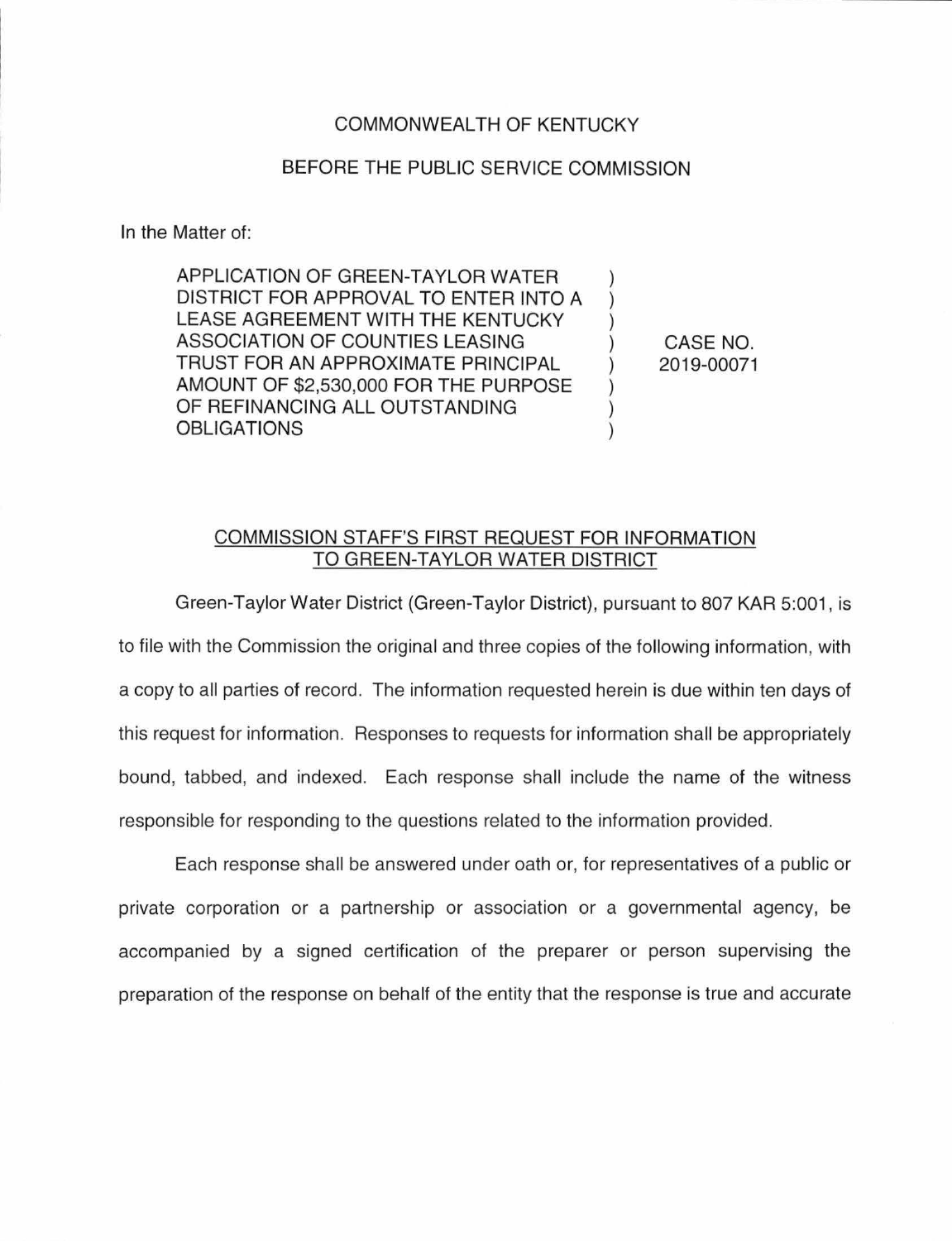to the best of that person's knowledge, information, and belief formed after a reasonable inquiry.

Green-Taylor District shall make timely amendments to any prior response if it obtains information which indicates that the response was incorrect when made or, though correct when made, is now incorrect in any material respect. For any request to which Green-Taylor District fails or refuses to furnish all or part of the requested information, it shall provide a written explanation of the specific grounds for its failure to completely and precisely respond.

Careful attention should be given to copied material to ensure that it is legible. When the requested information has been previously provided in this proceeding in the requested format, reference may be made to the specific location of that information in responding to this request. When applicable, the requested information shall be separately provided for total company operations and jurisdictional operations. When filing a paper containing personal information, Green-Taylor District shall, in accordance with 807 KAR 5:001, Section 4(10), encrypt or redact the paper so that personal information cannot be read.

1. Refer to the application, paragraph 11. Provide the Net Present Value of the savings. Include the interest rate used, as well as an explanation of how the interest rate was determined in your calculation. Provide a copy of this response in Excel spreadsheet format with all formulas unprotected and all rows and columns fully accessible.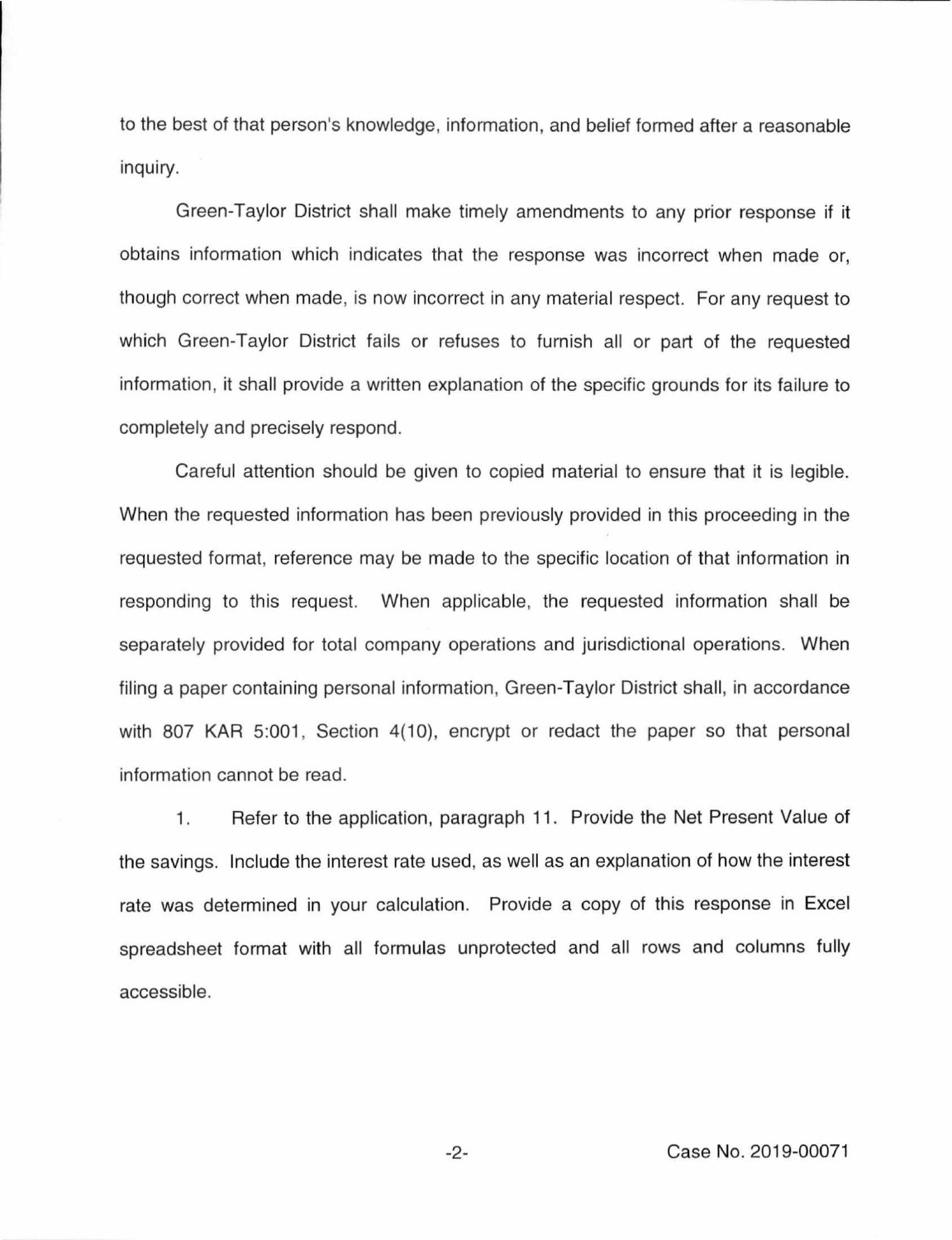$\sqrt{$}$   $\sqrt{$}$  Gwen R. Pinson Executive Director

Public Service Commission P.O. Box 615 Frankfort, KY 40602

DATED **MAR 1 8 2019** 

cc: Parties of Record